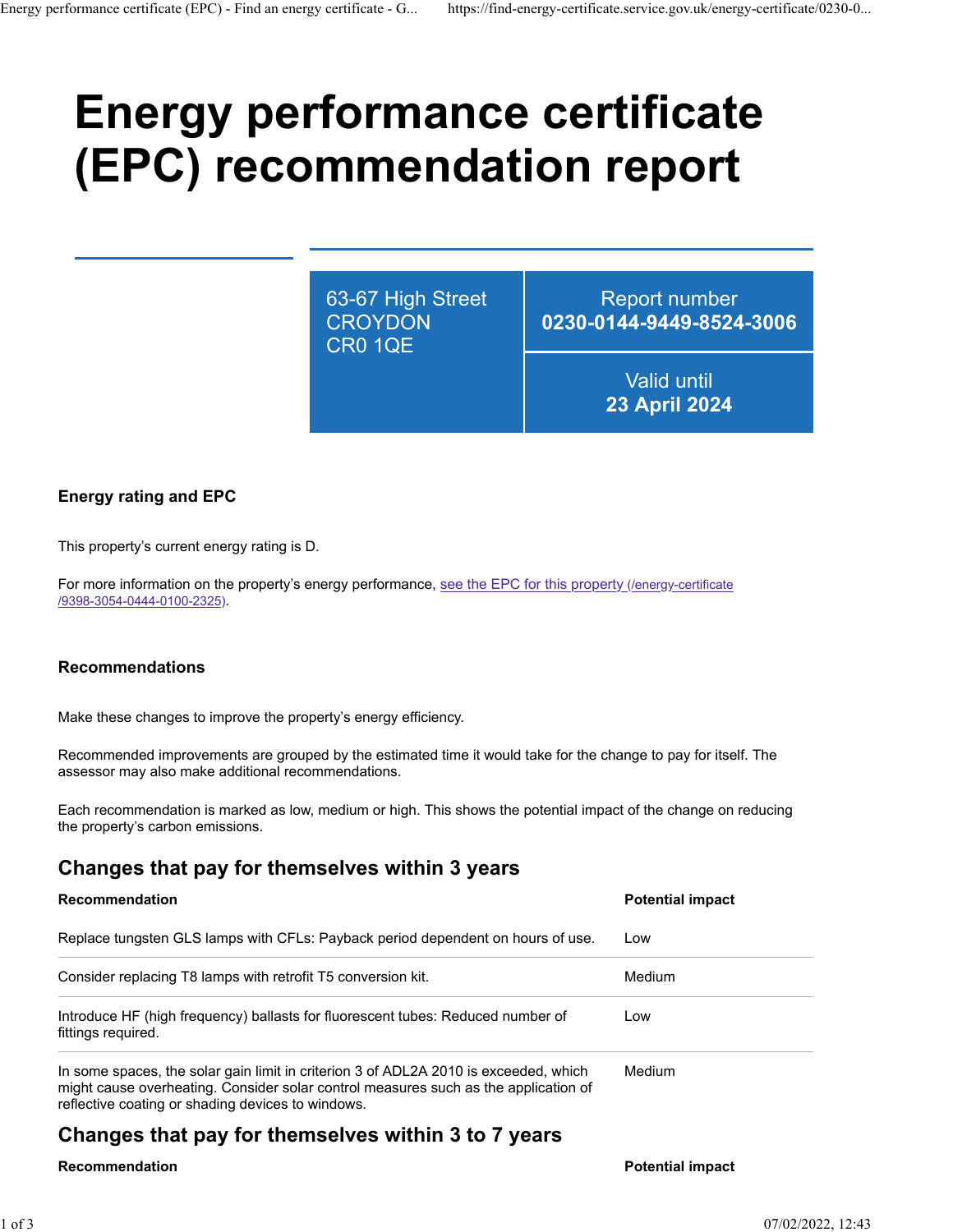| Add optimum start/stop to the heating system.                                                                                                                                                 |                                    | Low                     |  |
|-----------------------------------------------------------------------------------------------------------------------------------------------------------------------------------------------|------------------------------------|-------------------------|--|
| The default heat generator efficiency is chosen. It is recommended that the heat<br>generator system be investigated to gain an understanding of its efficiency and<br>possible improvements. |                                    | Low                     |  |
| The default chiller efficiency is chosen. It is recommended that the chiller system be<br>investigated to gain an understanding of its efficiency and possible improvements.                  |                                    | Low                     |  |
| Some walls have uninsulated cavities - introduce cavity wall insulation.                                                                                                                      |                                    | Medium                  |  |
| Some windows have high U-values - consider installing secondary glazing.                                                                                                                      |                                    | Medium                  |  |
| Add weather compensation controls to heating system.                                                                                                                                          |                                    | Low                     |  |
| Changes that pay for themselves in more than 7 years                                                                                                                                          |                                    |                         |  |
| Recommendation                                                                                                                                                                                |                                    | <b>Potential impact</b> |  |
| Add local time control to heating system.                                                                                                                                                     |                                    | Low                     |  |
| Carry out a pressure test, identify and treat identified air leakage. Enter result in EPC<br>calculation.                                                                                     |                                    | Medium                  |  |
| Some glazing is poorly insulated. Replace/improve glazing and/or frames.                                                                                                                      |                                    | Medium                  |  |
| Consider installing solar water heating.                                                                                                                                                      |                                    | Low                     |  |
| Consider installing PV.                                                                                                                                                                       |                                    | Low                     |  |
| <b>Property and report details</b>                                                                                                                                                            |                                    |                         |  |
| <b>Report issued on</b>                                                                                                                                                                       | 24 April 2014                      |                         |  |
| Total useful floor area                                                                                                                                                                       | 256 square metres                  |                         |  |
| <b>Building environment</b>                                                                                                                                                                   | <b>Air Conditioning</b>            |                         |  |
| <b>Calculation tool</b>                                                                                                                                                                       | CLG, iSBEM, v4.1.e, SBEM, v4.1.e.5 |                         |  |
| <b>Assessor's details</b>                                                                                                                                                                     |                                    |                         |  |
| <b>Assessor's name</b>                                                                                                                                                                        | <b>Ed Farmer</b>                   |                         |  |
| <b>Telephone</b>                                                                                                                                                                              | 01737 217165                       |                         |  |
| <b>Email</b>                                                                                                                                                                                  |                                    | ed.farmer@ntlworld.com  |  |
|                                                                                                                                                                                               |                                    |                         |  |

**Recommendation Potential impact**